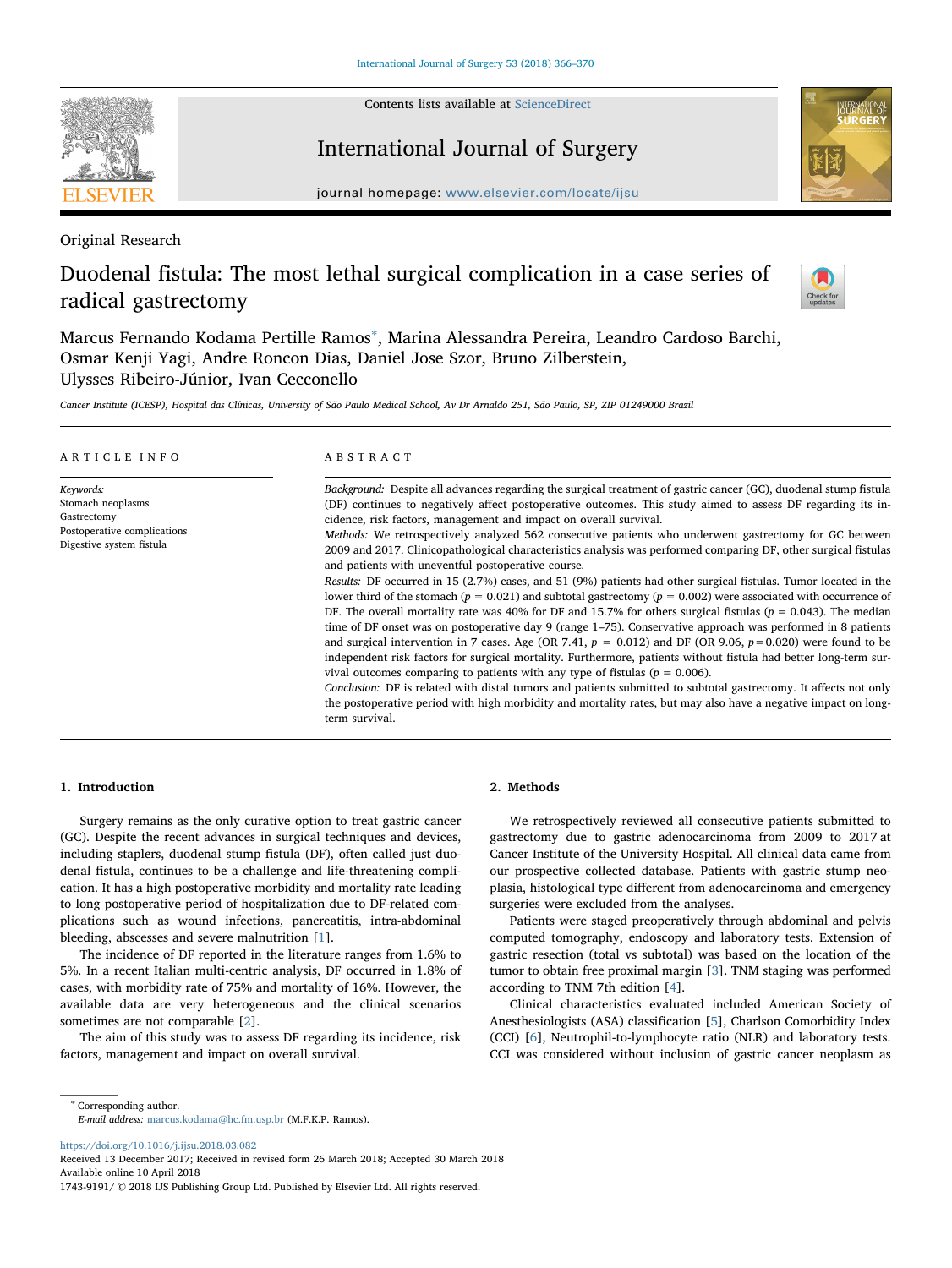## comorbidity.

Duodenal Fistula was defined as the presence of fluid through the abdominal drain or after radiologic drainage with a concentration of bilirubin and amylase at least three times higher than serum value. Other surgical fistulas evaluated were pancreatic, esophagojejunal, gastrojejunal, jejunojejunal, colonic and the remaining types were labeled as others. Patients who had no postoperative complications were labeled as the no complication group and served as control.

Surgical complications were graded according to Clavien-Dindo's classification [[7](#page-4-6)]. Major complications were considered Clavien III-V. The hospitalization period and the number of retrieved lymph nodes were evaluated. Surgical mortality was considered when it occurred within the first 30 days after surgery or during hospital stay after the procedure.

The postoperative follow-up was performed on a quarterly basis in the first year and every 6 months in the following years. Follow-up tests for relapse detection were performed based on the presence of symptoms. Absence in consultations for more than 12 months was considered as loss of follow-up.

All cases were operated in a high-volume center by surgeons with extensive experience in the surgical management of GC. The surgical technique, extension of resection and dissected lymph node chains followed the recommendations of the Japanese Gastric Cancer Association guidelines [[8](#page-4-7)]. The extent of nodal dissection (D1 or D2 lymphadenectomy) was defined accordingly to the lymph node chains removed. In all cases, the duodenum was closed and sectioned with linear stapler AutosutureTMDST Series GIA™80-3.8 mm (U.S. Surgical, Norwalk, CT) or Proximate<sup>™</sup>TLC<sup>™75</sup> blue 3.85 mm (Ethicon, Inc., Somerville, NJ). Roux-en-Y alimentary tract reconstruction was performed in all cases.

The study was approved by the hospital ethics committee (NP993/ 16) and registered in the "Plataforma Brasil" (CAAE: 2915516.2.0000.0065) that collects all research projects that involve human beings in the country. It was also registered in the international research registry database ([www.researchregistry.com\)](http://www.researchregistry.com/). The study was designed and reported in line with the PROCESS criteria [\[9\]](#page-4-8).

## 2.1. Statistical analysis

The Chi-square tests were used for categorical variables and ANOVA for continuous variables. Overall survival (OS) was estimated using the method of Kaplan–Meier, and differences in survival were examined using the Log Rank Test. The factors associated with surgical mortality (Clavien V complications) were determined by binary logistic regression analysis by the backward elimination with a stay level of 0.20. Survival time, in months, was calculated from the date of surgery until the date of death/recurrence. The patients alive were censored at the date of last contact. All tests were two-sided and  $p < 0.05$  was considered statistically significant. Analyses were performed using SPSS software, version 18.0 (SPSS Inc, Chicago, IL).

# 3. Results

Six hundred and thirty-six patients surgically treated for GC in that period were initially evaluated. Of these, 74 did not meet inclusion criteria and were excluded from the analysis. The remaining 562 patients were enrolled in the study. Of these, 15 (2.7%) patients had DF, 51 (9%) patients had other surgical fistulas and 390 patients (69.3%) had no postoperative complications and labeled as the no complication group ‒ and served as control group.

The mean age of total population was 62.5 years (range 37–77), with a male preponderance (73.3% vs. 26.7%). Most tumors were located at the distal part of the stomach (66.7%) and therefore subtotal gastrectomy was the most frequent type of resection performed (80% of cases).

Clinical characteristics of patients with DF, other fistulas and no

## <span id="page-1-0"></span>Table 1

Clinical characteristics of patients with DF, other fistulas and no complication group.

| Variables                   | No complication | Other<br>fistulas | Duodenal<br>fistula | $\boldsymbol{p}$ |
|-----------------------------|-----------------|-------------------|---------------------|------------------|
|                             | $n = 390\ (%)$  | $n = 51$<br>(%)   | $n = 15$ (%)        |                  |
| Gender                      |                 |                   |                     | 0.462            |
| Female                      | 158 (40.5)      | 18 (35.3)         | 4(26.7)             |                  |
| Male                        | 232 (59.5)      | 33 (64.7)         | 11 (73.3)           |                  |
| Age (years)                 |                 |                   |                     | 0.187            |
| Mean                        | 61.8            | 65.2              | 62.5                |                  |
| BMI $(Kg/cm2)$              |                 |                   |                     | 0.758            |
| Mean                        | 24.4            | 24.3              | 23.4                |                  |
| Hemoglobin (g/dL)           |                 |                   |                     | 0.173            |
| Mean                        | 12.3            | 11.7              | 12.9                |                  |
| Albumin $(mg/dL)$           |                 |                   |                     | 0.421            |
| Mean                        | 4.1             | 3.7               | 3.9                 |                  |
| Neutrophil lymphocyte       |                 | 0.643             |                     |                  |
| ratio (NLR)                 |                 |                   |                     |                  |
| Mean                        | 2.64            | 2.96              | 3.10                |                  |
| Neoadjuvant therapy         |                 |                   |                     | 0.401            |
| Yes                         | 48 (12.3)       | 10(19.6)          | 2(13.3)             |                  |
| N <sub>0</sub>              | 342 (87.7)      | 41 (80.4)         | 13 (86.7)           |                  |
| <b>Charlson Comorbidity</b> |                 |                   |                     | 0.687            |
| Index (CCI)                 |                 |                   |                     |                  |
| $0 - 1$                     | 341 (89.5)      | 44 (86.3)         | 14 (93.3)           |                  |
| >1                          | 40 (10.5)       | 7(13.7)           | 1(6.7)              |                  |
| <b>ASA Classification</b>   |                 |                   |                     | 0.742            |
| I/II                        | 305 (80.1)      | 42 (82.4)         | 11 (63.3)           |                  |
| III/IV                      | 76 (19.9)       | 9(17.6)           | 4(26.7)             |                  |
|                             |                 |                   |                     |                  |

complication groups are summarized in [Table 1](#page-1-0).

The median time of DF diagnosis was on postoperative day 9 (range 1–75). Surgery with curative intention was performed in more than 90% of cases, and 78.5% of patients underwent D2 lymphadenectomy. Type of surgery and extent of lymphadenectomy were not related to the occurrence of DF nor to other fistulas ( $p=0.558$  and  $p=0.809$ , respectively). Tumors located in the lower third of the stomach  $(p=0.021)$  and subtotal gastrectomy  $(p=0.002)$  were associated with DF [\(Table 2](#page-2-0)). Adjuvant therapy were administered in 71.2%, 59.5% and 45.5% of no complication, others fistulas and DF stage pTNM II/III patients, respectively  $(p=0.081)$ .

A binary logistic regression was performed to identify risk factors associated to surgical death (Clavien V). Variables entered on step 1 were age, gender, NLR, Charlson, ASA, pTNM, type of resection, type of lymphadenectomy and the occurrence of DF. After the multivariate analysis using the "steps forward" option, age  $> 70$  years and DF were independent risk factors for surgical death [\(Table 3](#page-2-1)).

Regarding the management of these patients, eight were treated conservatively and seven patients required surgical intervention. All interventions were performed by open approach with extensive lavage of the abdominal cavity followed by drainage. Closure of the duodenal fistula orifice with suture was performed in all cases. In addition, in one case fibrin glue was used. The mortality rate was 37.5% (three patients) and 42.8% (three patients) in conservative and surgical treatment, respectively ( $p = 0.833$ ).

Compared with other fistulas, the mortality of DF was the highest along with that of jejunojejunal anastomosis fistula (both 40%) ([Table 4](#page-2-2)). The mortality of the other fistulas grouped as a single category was 15.7%. It was significantly lower compared to the 40% rate of DF group ( $p = 0.043$ ).

The median follow-up of the study population was 24.3 months. Overall survival of patients with no complications and patients with any type of fistula, after exclusion of surgical deaths, are represented in [Fig. 1](#page-2-3). Patients who had any kind of fistula had a negative impact on survival outcome comparing to patients without any surgical complication ( $p = 0.006$ ).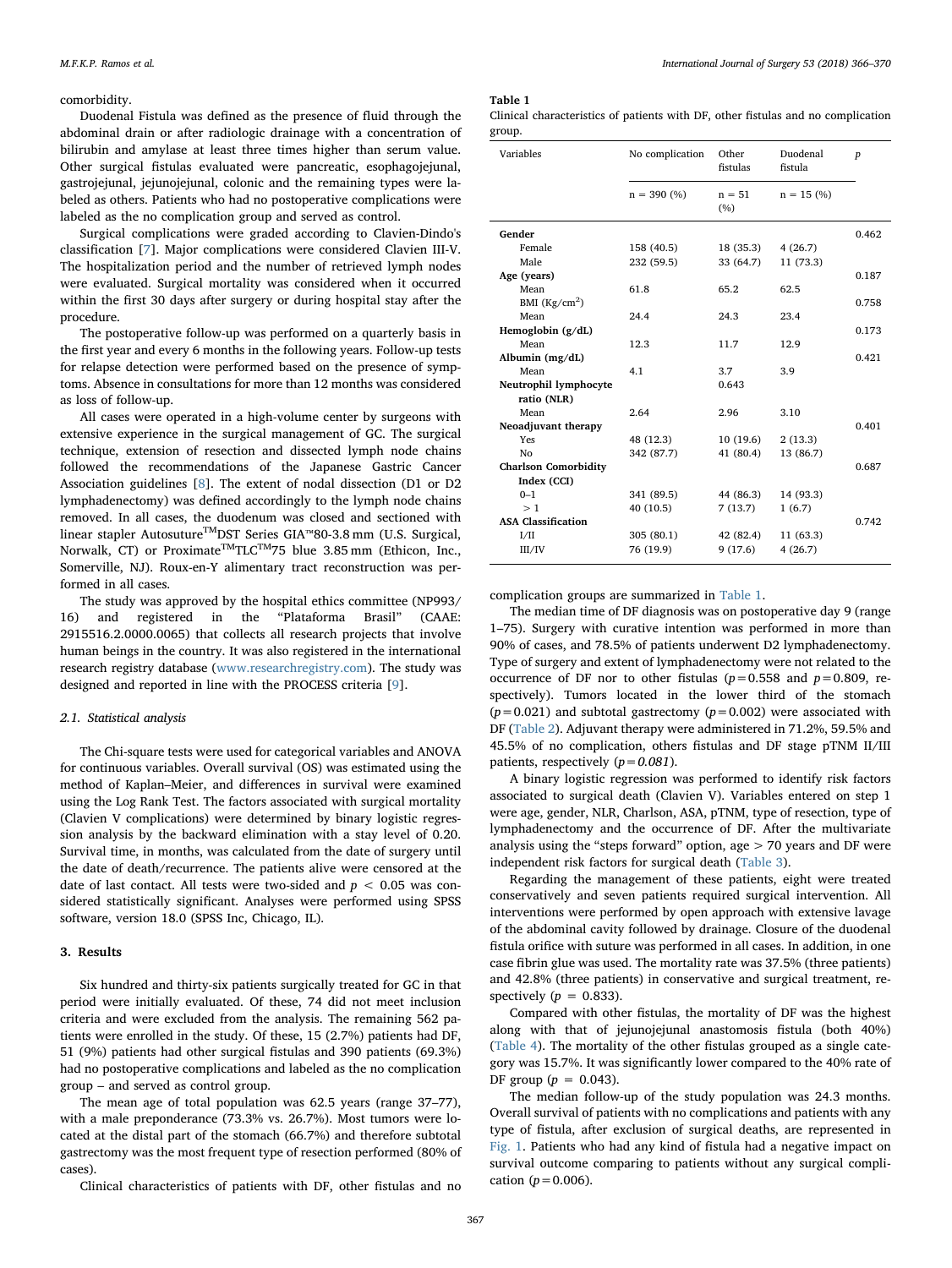#### <span id="page-2-0"></span>Table 2

Surgical and pathological characteristics of patients with DF, other fistulas and no complication group.

| Variables         | No complication | Other           | Duodenal     |                  |
|-------------------|-----------------|-----------------|--------------|------------------|
|                   |                 | fistulas        | fistula      | $\boldsymbol{p}$ |
|                   | $n = 390 (%)$   | $n = 51$<br>(%) | $n = 15$ (%) |                  |
| Type of surgery   |                 |                 |              | 0.558            |
| Curative          | 348 (89.2)      | 48 (94.1)       | 14 (93.3)    |                  |
| Palliative        | 42 (10.8)       | 3(5.9)          | 1(6.7)       |                  |
| Type of resection |                 |                 |              | 0.002            |
| Subtotal          | 259 (66.4)      | 22(43.1)        | 12 (80)      |                  |
| Total             | 131 (33.6)      | 29 (56.9)       | 3(20)        |                  |
| Surgical approach |                 |                 |              |                  |
| Open surgery      | 342 (87.7)      | 46 (90.2)       | 14 (93.3)    |                  |
| Laparoscopic      | 48 (12.3)       | 5(9.8)          | 1(6.7)       |                  |
| Type of           |                 |                 |              | 0.809            |
| lymphadenectomy   |                 |                 |              |                  |
| D2                | 304 (77.9)      | 42 (82.4)       | 12 (80)      |                  |
| D1                | 86 (22.1)       | 9(17.6)         | 3(20)        |                  |
| <b>Tumor site</b> |                 |                 |              | 0.021            |
| Lower             | 273 (71.8)      | 23 (47.9)       | 10(71.4)     |                  |
| Middle            | 75 (19.7)       | 17 (35.4)       | 3(21.4)      |                  |
| Upper             | 23(6.1)         | 8(16.7)         | 1(7.1)       |                  |
| Others            | 9(2.4)          | 0(0)            | 0(0)         |                  |
| Tumor size (cm)   |                 |                 |              | 0.389            |
| mean              | 5.1             | 5.7             | 4.4          |                  |
| Lauren            |                 |                 |              | 0.674            |
| Intestinal        | 192 (49.2)      | 23(45.1)        | 7(46.7)      |                  |
| Diffuse/mixed     | 174 (44.6)      | 23(45.1)        | 8(53.3)      |                  |
| undetermined      | 24(6.2)         | 5(9.8)          | 0(0)         |                  |
| pTNM stage        |                 |                 |              | 0.238            |
| I/II              | 2016 (52.8)     | 21 (41.2)       | 9(60)        |                  |
| III/IV            | 184 (47.2)      | 30(58.8)        | 6(40)        |                  |
|                   |                 |                 |              |                  |

#### <span id="page-2-1"></span>Table 3

Risk factors for surgical death (Clavien V) in gastric cancer: results of multivariate analysis.

| Variables <sup>a</sup>              | Odds Ratio | 95% CI         | p     |
|-------------------------------------|------------|----------------|-------|
| Age $0-69$ vs $> 70$ years          | 7.41       | 1.56-35.14     | 0.012 |
| Charlson $0-1$ vs. Charlson $> 1$   | 6.56       | $0.82 - 52.3$  | 0.076 |
| Total vs. subtotal gastrectomy      | 4.89       | $0.76 - 31.6$  | 0.095 |
| D2 vs. D1 gastrectomy               | 6.27       | $0.92 - 42.72$ | 0.061 |
| Stage I/II vs. stage III/IV         | 0.34       | $0.073 - 1.58$ | 0.168 |
| Other fistulas vs. duodenal fistula | 9.06       | $1.41 - 58.3$  | 0.020 |

<span id="page-2-4"></span><sup>a</sup> The first variable represents the reference category.

#### <span id="page-2-2"></span>Table 4

All fistulas incidence and mortality in patients treated for GC with surgery.

| Type of Fistula            | Total cases (n) | Incidence (%) | Deaths $(n)$ | Lethality (%) |
|----------------------------|-----------------|---------------|--------------|---------------|
| Esophagojejunal b          | 9               | 4.5           | 2            | 22.2          |
| Gastrojejunal <sup>c</sup> | 9               | 2.5           | 3            | 33.3          |
| Jejunojenunal              | 5               | 0.9           | 2            | 40            |
| Duodenal                   | 15              | 2.7           | 6            | 40            |
| Pancreatic                 | 17              | 3             | 0            | $\Omega$      |
| Colonic                    | 11              | 2             |              | 9.1           |
| Others                     | 4               | 0.7           | 0            | $\Omega$      |
| Total <sup>d</sup>         | 70 <sup>a</sup> | 11.7          | 14           | 21.2          |

<span id="page-2-8"></span> $a$  4 of 66 patients had 2 types of fistulas simultaneously.

<span id="page-2-5"></span> $<sup>b</sup>$  Considering only patients submitted to total gastrectomy (n = 200).</sup>

<span id="page-2-6"></span> $\degree$  Considering only patients submitted to distal gastrectomy (n = 362).

<span id="page-2-7"></span><sup>d</sup> Calculation of the remaining fistulas performed on total gastrectomy  $(n = 562)$ .

## 4. Discussion

Despite its low incidence, DF represents one of the most challenging and life-threatening postoperative events that surgeon must deal with.

<span id="page-2-3"></span>

Fig. 1. Overall Survival of patients operated for GC in relation to fistula occurrence.

According to the present study, DF incidence was 2.7%. This frequency is consistent with those reported in the literature, corresponding to 1.6%–5% [\[2](#page-4-1)].

Concerning its pathogenesis, many possible factors have been proposed. For instance, inadequate closure of the duodenal stump, devascularization, cancer involvement of resection line, inflamed duodenal wall, local hematoma, incorrect drain position and postoperative distension of the duodenum due to distal obstruction [[2](#page-4-1)].

According to our results, DF was associated to distal tumors submitted to distal subtotal gastrectomy. This might be explained by the need of major dissection of the duodenal stump to obtain free distal margins of neoplasia, which could lead to devascularization and therefore leakage.

When performed in high-volume centers, morbidity of gastrectomy with lymphadenectomy for GC are acceptable but not negligible. Thus, the extension of lymphadenectomy (D1 vs. D2) has been reported as independent prognostic factors for higher rates of complications [\[10](#page-4-9)]. However, in both techniques the lymph nodes around suprapyloric (number 5) and infrapyloric (number 6) are included in the dissection. Thereby, manipulation of the duodenal stump is similar and, as expected, we did not find an association between the occurrence of DF and the extension of lymphadenectomy.

It also has been reported that patient's clinical conditions such as heart disease, cirrhosis, diabetes mellitus and malnutrition are associated with DF [\[11](#page-4-10)[,12](#page-4-11)]. Nevertheless, this association was not found in the present study.

The time of its occurrence may vary. Ali et al. reported a mean time of DF diagnosis of 10 days [1–[20](#page-4-0)] [[13\]](#page-4-12). Our data suggests that this period could be even longer. The median time of DF diagnosis was on the 9th postoperative day, but three patients had the diagnosis after the 20th day. Low output fistulas associated with local block may delay the diagnosis and in these cases it is impossible to precise the day of fistula occurrence. Therefore, possibility of late manifestation should be considered.

Regarding the treatment, conservative treatment based on proper drainage, infection control and nutritional support, are the cornerstone of the management of DF [\[1,](#page-4-0)[14\]](#page-4-13). Surgery should be considered only when conservative management fails to adequate drain the fistula as well as its correlated complications such as bleeding, sepsis, bowel obstruction and other fistulas.

It is well known that nutritional status has a great impact over the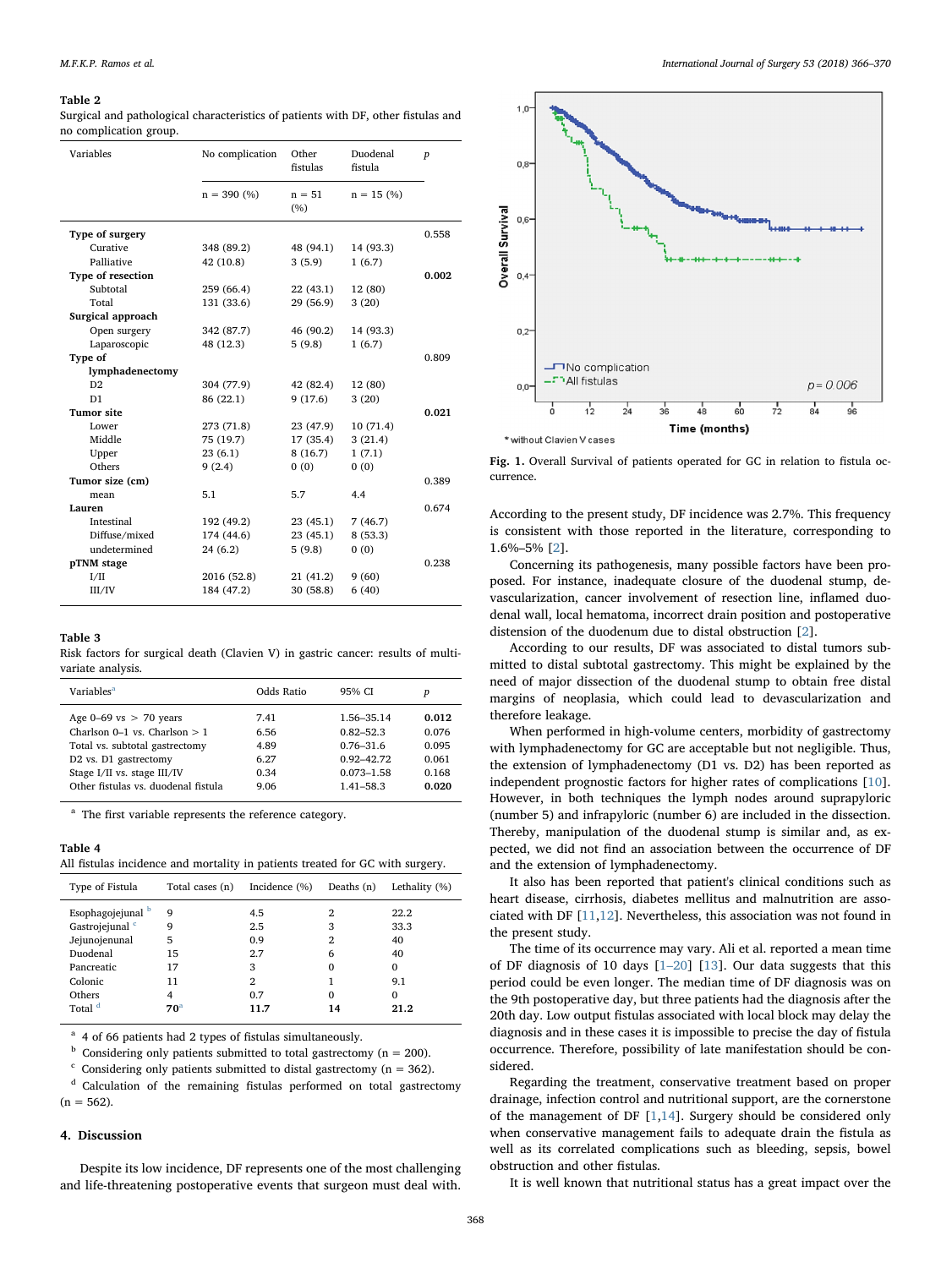incidence and management of surgical complications. Therefore, aggressive administration of enteral and parenteral nutrition must be started as soon as possible, as well as broad spectrum antibiotics. Yet, hydroelectrolytic disorders are common and should be carefully monitored and corrected.

The use of routine postoperative drains in GC surgery has been the subject of much debate recently. In our institution, we routinely use external drains for all patients. Its use does not avoid the leakage; notwithstanding, it allows early diagnosis and, in many times, avoids other invasive procedures. Patients who are not drained, or whom the appearance of the fistula occurs after its removal, might be treated with percutaneous drainage. Oh et al. reported 10 cases of DF which were successfully treated with fluoroscopy-guide percutaneous Foley's catheter placement [\[15](#page-4-14)]. Another option is percutaneous drainage through computer tomography or ultrasound and placement of pigtail catheter [\[13](#page-4-12)].

Surgical intervention is pivotal to drain multiple abscesses or whenever diffuse peritonitis manifests itself. Efforts to close the fistula orifice during the procedure may be attempted through simple suture, biological glue or even with duodenojejunostomy. The effectiveness of these procedures is low and a duodenostomy for better drainage of the fistula is sometimes indicated [[16\]](#page-4-15).

Alternative procedures including biliary diversion with choledocostomy [\[17](#page-4-16)] or percutaneous transhepatic biliary drainage and occlusion balloon (PTBD-OB) can also be used in high volume output fistulas. Cozzaglio et al. reported an efficacy to access the biliary tree with PTBD-OB and reduction of the output from 500 to 100 ml/day in six patients. Nonetheless, total resolution of DF was achieved in 50% of the cases [[18](#page-4-17)].

The occurrence of DF is related to high mortality rate. The 40% mortality rate reported in our series highlights the magnitude of such complication. DF and advanced age were independent factors associated to the risk of surgical death (Clavien V). In addition, we found that jejunojejunal fistula was also associated with dismal outcome (40% mortality rate). Other studies have reported mortality rates varying from 7 to 67% [19–[21\]](#page-4-18).

In a retrospective analysis, Park et al. reported 16 (2.2%) cases of DF in 716 patients submitted to gastrectomy for GC, with two deaths in this group (12.5%). According to their data, DF was associated to age  $> 60$ years, clinical T stage, multiple comorbidities and gastric outlet obstruction as independent risk factors [\[12](#page-4-11)]. Aurello et al. published a systematic review regarding DF treatment after gastrectomy for malignant tumors with 145 cases. Seventeen (11.7%) patients died due to sepsis, abscess, peritonitis, bleeding, pneumonia and multiple organ failure [[1](#page-4-0)].

According to our data, survival analysis demonstrated that patients who faced surgical fistulas had significantly lower long-term survival  $(p = 0.006)$ . Similar results have been described in other studies encompassing colorectal, esophageal and pancreatic surgery [\[22](#page-4-19)]. It has been suggested that major complications, specially related to infection, could lead to long-standing suppressive effects on patient's immune system by the action of pro-inflammatory cytokines and thereby rendering them to be more susceptible to cancer recurrence. A recent metaanalysis reported a hazard ratio (HR) of 1.28 for decreased OS after any postoperative complication [\[23](#page-4-20)]. Surgical complications may also restrain patients to Return to Intended Oncologic Treatment (RIOT) and, therefore increase the risk of recurrence due to the lack of the benefits of adjuvant therapy [[24\]](#page-4-21).

In order to analyze OS in our study, we grouped all fistulas cases in the same category without evaluating the DF separately due to the small number of cases. However, there is no reason to believe that the impact on long-term survival would be different if only the analysis of DF cases could be performed.

One limitation and subject of great controversy is the lack of information regarding the reinforcement on the stapling line of the duodenal stump. Shao et al. retrospectively analyzed three different

techniques of duodenal stump closure in 2,034 patients operated for GC. There were 11 (0.53%) cases of DF. According to their results, purse-string suture had better outcomes regarding the presence of leakage when compared to duodenal stump treated with linear cutting stapler plus seromuscular layer reinforcement suture, and using fullthickness suture plus seromuscular layer reinforcement [[25\]](#page-4-22).

In our institution, all duodenums are divided with linear staplers and the stapling line reinforced with interrupted seromuscular stitches. Thus, no comparison could be made with direct manual closure. Orsenigo et al. found that the absence of manual reinforcement was an independent risk factor for DF onset [[11\]](#page-4-10). However, it's important to emphasize that distal lesions invading the pylorus or duodenum require larger tumors-free margins, which could make manual reinforcement impossible to be properly achieved. Precisely, our results confirm that distal lesions are more often associated with DF. Analysis of retrospective data may lead to erroneously conclusion that not performing reinforcement of the stapler line is related to higher risk of developing this complication. Therefore, the necessity of an extended ultrapyloric resection for achieving free resection margins, and the subsequent absence of adequate duodenal wall for over sewing the stapler line may be the real risk factor for DF onset. Indeed, this needs to be investigated in a prospective randomized clinical trial, but a larger sample size will be required as the incidence of DF is very low.

## 5. Conclusions

Duodenal fistula has low incidence but is associated with high surgical mortality after radical gastrectomy. Tumors located in the distal third of the stomach undergoing distal gastrectomy are the main risk factors for its occurrence. It affects not only the postoperative period but may have a negative impact on long-term survival.

## Disclosure

This study was not funded and the authors declare no conflict of interest.

## Ethical approval

The study was approved by the hospital ethics committee (NP993/16) and registered in the "Plataforma Brasil" (CAAE: 2915516.2.0000.0065) that collects all research projects that involve human beings in the country.

#### Funding

This article received no financial support

## Author's contribution

Marcus F·K.P. Ramos: study design, data retrieval, critical analysis, draft of the manuscript.

Marina A. Pereira: data retrieval, statistical analysis, draft of the manuscript.

Leandro C Barchi, Osmar K. Yagi, Andre R. Dias, Daniel J. Szor: data retrieval, review of the manuscript.

Bruno Zilberstein, Ulysses Ribeiro-Junior, Ivan Cecconello: critical analysis, review of the manuscript.

### Conflicts of interest

Nothing to declare.

#### Research registration unique identifying number

researchregistry3414.